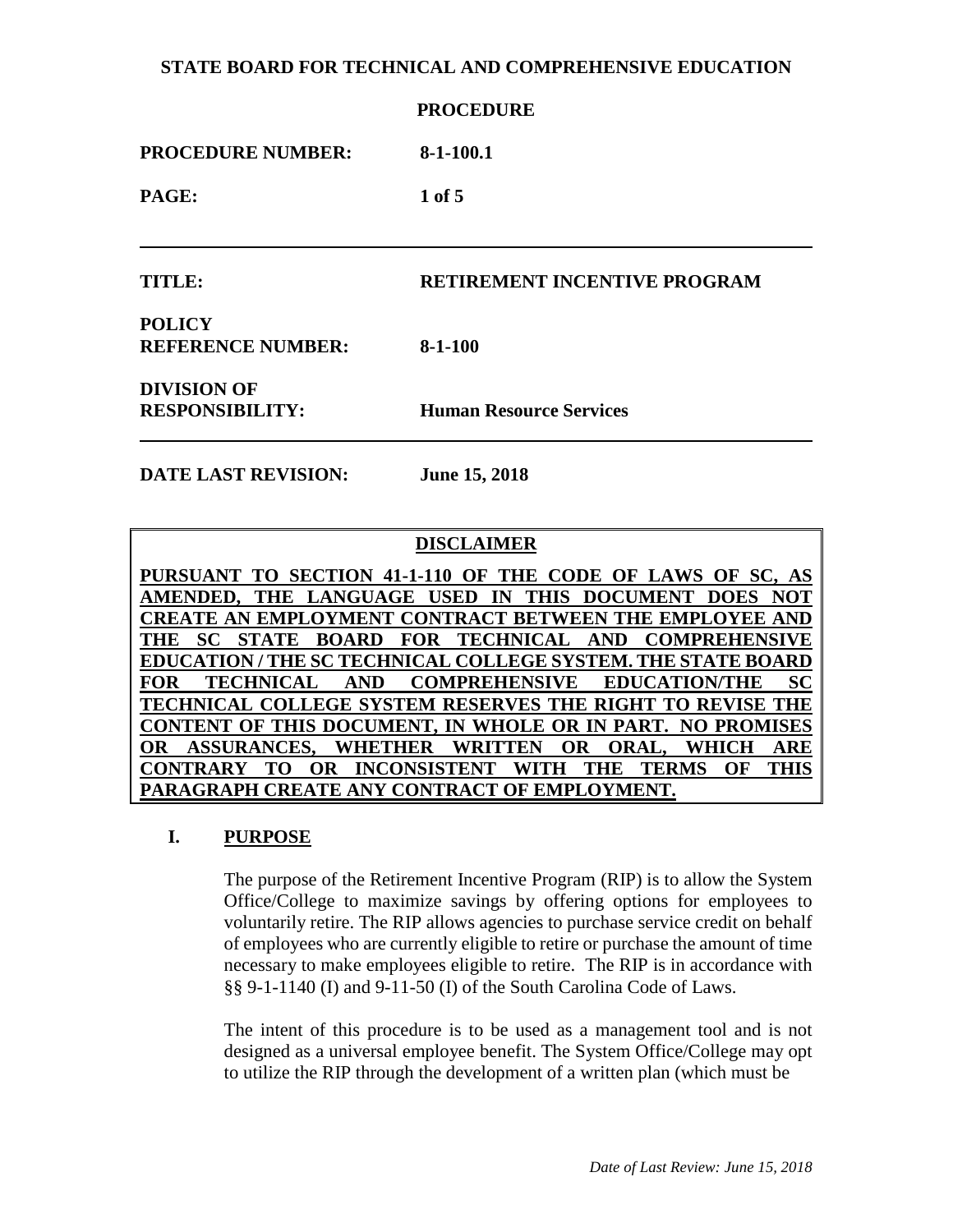|                          | <b>PROCEDURE</b> |
|--------------------------|------------------|
| <b>PROCEDURE NUMBER:</b> | $8-1-100.1$      |
| <b>PAGE:</b>             | $2$ of 5         |
|                          |                  |

developed in accordance with the Division of State Human Resources (DSHR) model found at www.admin.sc.gov to be submitted through the System Office's Human Resource Services in consultation with DSHR.

The following minimum program requirements must be incorporated in a System Office/College plan.

# **II. PARTICIPATION ELIGIBILITY**

- A. Only employees in full-time equivalent (FTE) positions who are currently eligible to retire under the SC Retirement System (SCRS) or the Police Officers Retirement System (PORS), or who purchase enough service credit to become eligible to retire are eligible to participate in the RIP.
- . B. Employees who are exempt from the State Employee Grievance Procedure Act, are not eligible to participate in the RIP.
- C. All decisions to request participation in the program are voluntary by each eligible employee.
- D. All decisions concerning approval of participants are within the discretion of the System/College President and in accordance with the approved plan. A System Office or College plan may declare an employee or categories of job classifications ineligible based on financial considerations or on the business needs of the organization to retain the employee(s) in order for the System Office or College to continue its mission. Exclusion from participation is not a grievable or appealable action. The decision of the System/College President is final.
- E. Employees choosing to participate in the RIP must retire and separate from service with the State of South Carolina no later than the effective separation date as specified in the approved plan.
- F. Employees participating in a Voluntary Separation Program are not eligible to participate in the RIP.

# **III. PROGRAM COMPONENTS**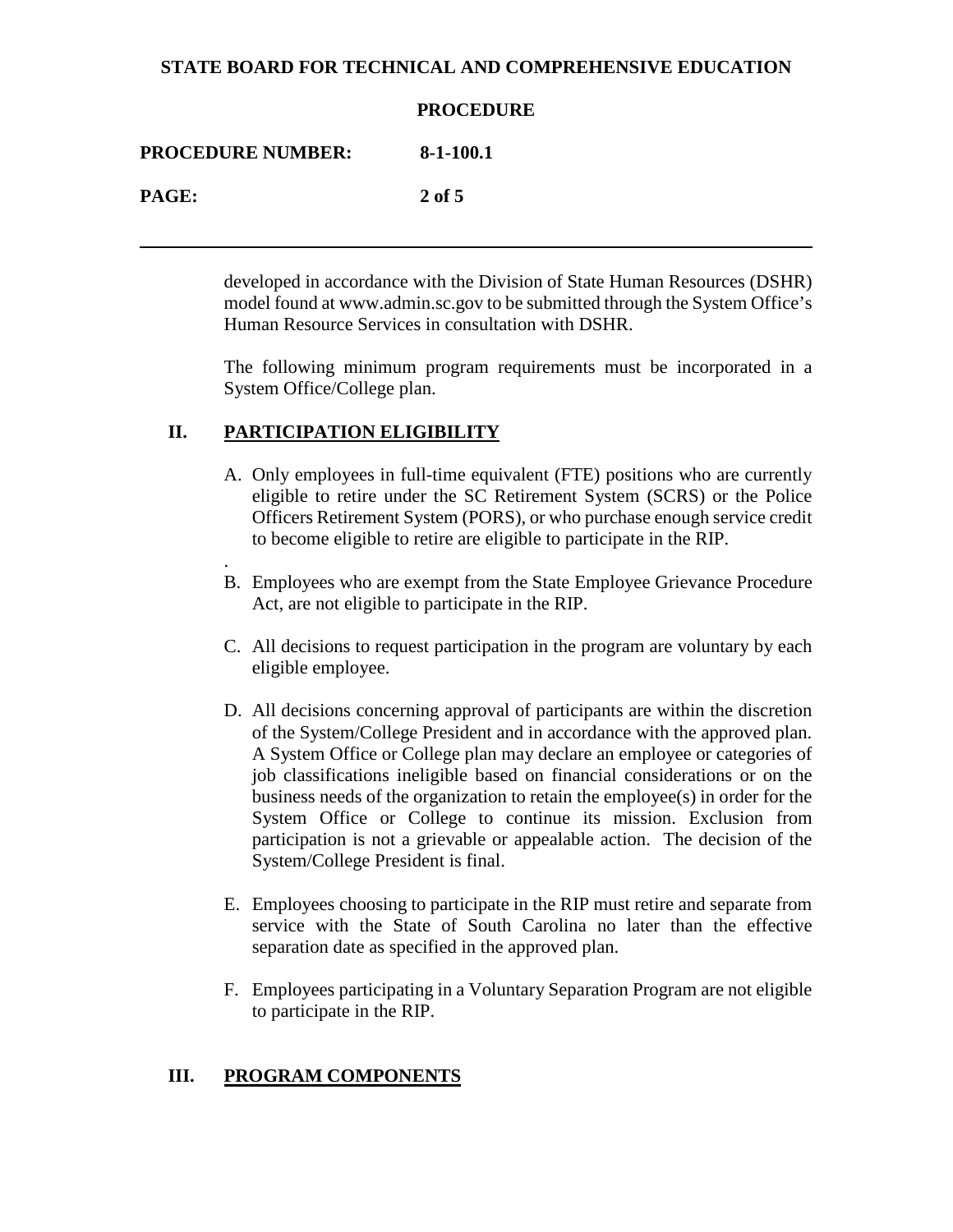#### **PROCEDURE**

**PROCEDURE NUMBER: 8-1-100.1**

**PAGE: 3 of 5**

- A. The System/College President has overall responsibility for the implementation of the plan.
- B. The System Office/College must fund the RIP within existing funds.
- C. The plan must be based on the System Office/College's ability to demonstrate cost savings within two (2) fiscal years, beginning with the fiscal year in which the RIP was implemented.
- D. An employee who is selected to participate in the RIP will agree to the following:
	- 1. Retire from the System Office/College on or before the plan's effective date; and
	- 2. Not become employed with any entity (System Office or College) of the South Carolina Technical College System in an FTE position for a period of at least two (2) years from the date of retirement; however, a participating employee may be employed with another state agency in an FTE position, adjunct, temporary, temporary grant or time-limited position after a period of no less than 15 calendar days from separation in accordance with S.C. State Code of Laws. If the participating employee returns to employment in any of the above mentioned statuses, SCRS earnings limitations may apply.
- E. Participating employees may receive only one of the following options:
	- 1. The purchase of service credit by the System Office/College to the South Carolina Retirement Systems, not to exceed one year's base salary for the eligible employee. Service credit purchased by the System Office/College may be for "qualified" or "non-qualified" service credit.
	- 2. The System Office/College may, as a part of a RIP, elect to convert service credit earned under the South Carolina Retirement Systems (SCRS) to service credit in the Police Officers Retirement Systems (PORS). The System Office/College may only pay the costs to convert up to five (5) years SCRS earned service credit to PORS service credit. The cost of conversion may not exceed the employee's annual salary.
- F. Participating employees will receive payment for unused annual leave/faculty non-work day balances as provided for in the State Human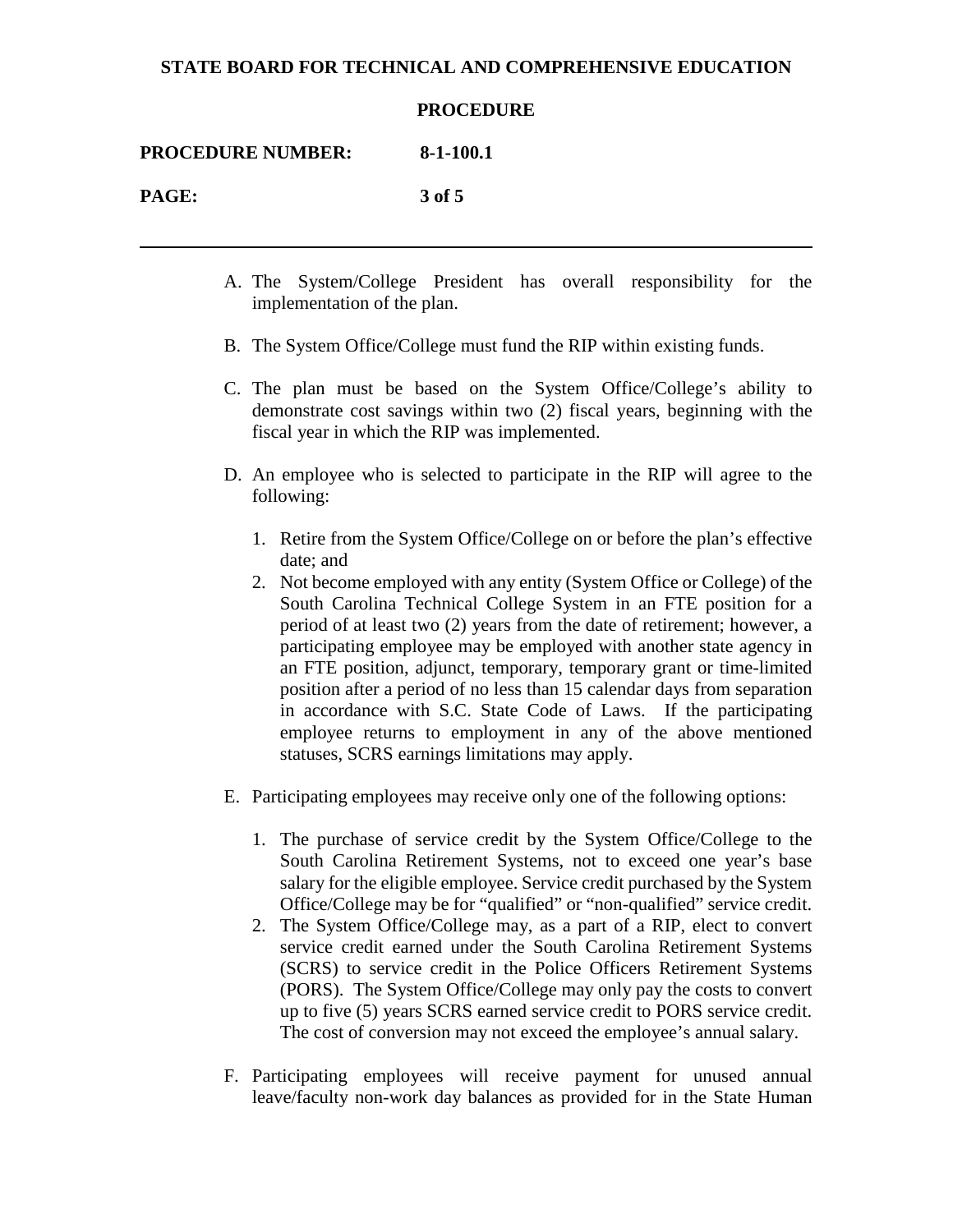|                          | <b>PROCEDURE</b> |
|--------------------------|------------------|
| <b>PROCEDURE NUMBER:</b> | $8-1-100.1$      |
| <b>PAGE:</b>             | 4 of 5           |
|                          |                  |

Resources Regulations and the SBTCE procedure 8-3-101.1 Upon retirement from State government, an employee who is a Class II member is eligible to receive service credit for up to 90 days of unused sick leave; however, any remaining unused sick leave will be forfeited.

- G. All decisions made under this plan by employees to retire are voluntary and are not considered grievable or appealable actions.
- H. The RIP plan must include a written agreement for employees who elect to participate in the program. The agreement must contain a release of claims an employee could bring against the State and the System Office/College, including claims under the Age Discrimination in Employment Act and the Older Workers' Benefit Protection Act. The plan will not require a release of existing Workers' Compensation claims. The employee and the System/College President or designee must sign the agreement.
- I. Individuals who are eligible to participate in the RIP must apply by the date specified by the System Office/College's approved plan.
- J. In accordance with the Age Discrimination in Employment Act and the Older Worker's Benefit Protection Act, eligible employees must be offered up to forty-five (45) calendar days to consider whether to participate in the RIP. An individual may waive the forty-five (45) day period in writing.
- K. In accordance with the Age Discrimination in Employment Act and the Older Workers Benefit Protection Act, eligible employees will have seven (7) calendar days from the date of their acceptance to revoke the agreement. An individual may not waive the seven (7) day period.
- L. Implementation of the plan will be based on fair and objective criteria developed by the System Office/College.
- M. The System Office/College is not required to delete the FTE position after the participant has vacated the position.

## **IV. APPROVAL AND REPORTING**